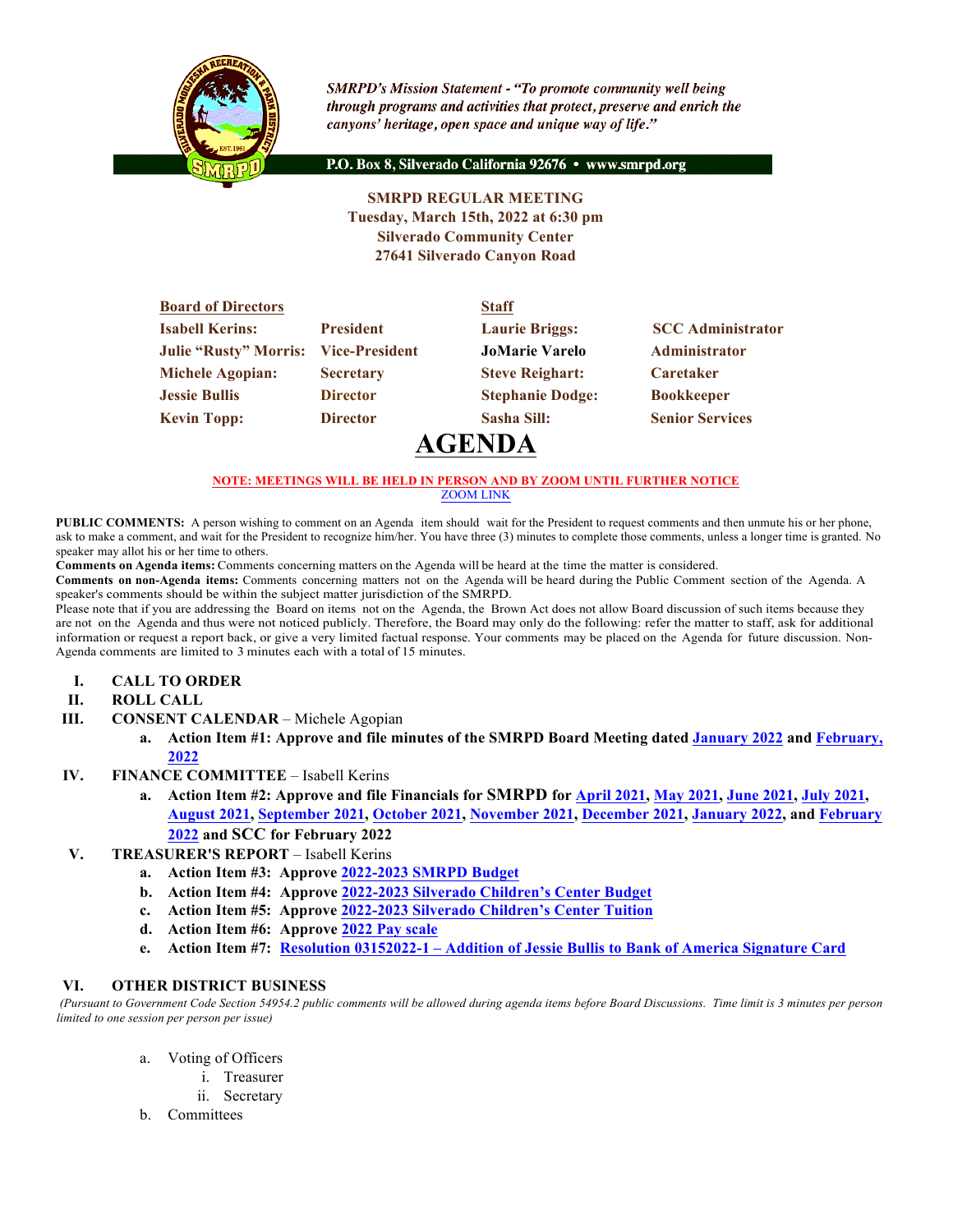- i. Brown Act Requirements
- ii. Committees Update
- iii. Standing Committee Schedule
- iv. Sample Standing Committee Agenda
- c. Document Retention Update
	- **i. Action Item #8: Resolution 03152022-2 – Document Retention Policy**
- d. SMRPD Calendar

## i. **Action Item #9: Approve SMRPD Calendar**

- e. Ad Hoc Committee Bond Fire
	- i. Update
- f. Ad Hoc Committee Grants
	- **i.** COVID Grant
		- **1.** State Finance Department notified regarding incorrect SMRPD Financials due to Fund 728 posting oversight. Updated Financials provided.
- g. Password Updates
- h. CSDA Scheduled Webinars
- i. CARPD Conference Update
- j. Katie Porter Meeting Update
- k. LAFCO Meeting Update

## **VII. SILVERADO CHILDREN'S CENTER (SCC) OVERSIGHT COMMITTEE**

- a. Program Report with updates on facilities and enrollments
- b. OC Park Inspection
- c. Children's Center Purchasing Policy
	- i. Forms
		- 1. Silverado Children's Center Purchase Approval
		- 2. Facility Enhancement Proposal
	- **ii. Action Item #10: Resolution 03152022-3 – Silverado Children's Center Purchasing Policy**
	- **iii. Action Item #11: Resolution 03152022-4 – Friends of Silverado Children's Center Facility Enhancement Proposal**
- d. Report on Friends of Silverado Children's Center 501c(3)
	- i. Cook's Corner 3/19
	- ii. Wheelie Fun Fest Silverado Community Center 6/4
	- iii. Raffle Update

## **VIII. FACILITIES/SAFETY/MAINTENANCE COMMITTEE**

- a. Rental Policy– Isabell Kerins
	- i. Car Events discussion
	- ii. Community Center and Park Policy and Use Fees
		- **1. Action Item #12: Approve revised Community Center and Park Policy and Use Fees**
	- iii. Use Application For Wedding or Large Special Event at Silverado Park
		- **1. Action Item #13: Approve revised Use Application for Wedding or Large Special Event at Silverado Park**
	- iv. Special Event Wavier Discussion

## **1. Action Item #14: Approve Special Event Waiver Policy - TBD**

- v. Instructor Use Agreements
	- **1. Action Item #15: Approve revised Rec Program Instructor Agreement**
	- **2. Action Item #16: Approved revised Rec Program Waiver**
- vi. Posting of updated Use Fees
- b. Rental Requests
	- i. Wedding Reception 4/8
	- ii. Birthday Party 4/9
	- iii. Fire Station #14 Annual Easter Pancake Breakfast 4/17
		- **1. Action Item #17: Approve waiver of facility use fees for Volunteer Fire Station #14 Annual Easter Pancake Breakfast**
		- **2. Action Item #18: Donate \$750 towards Easter Egg Hunt for Easter Pancake Breakfast**
	- iv. Birthday Party  $-4/1$  5-9PM (Building A)
	- v. Specialize Treeworks 4/20 8 hours (Building A)
	- vi. California and Empress Chinchilla Breeders Cooperative 4/23 6 AM 6 PM (Building A)